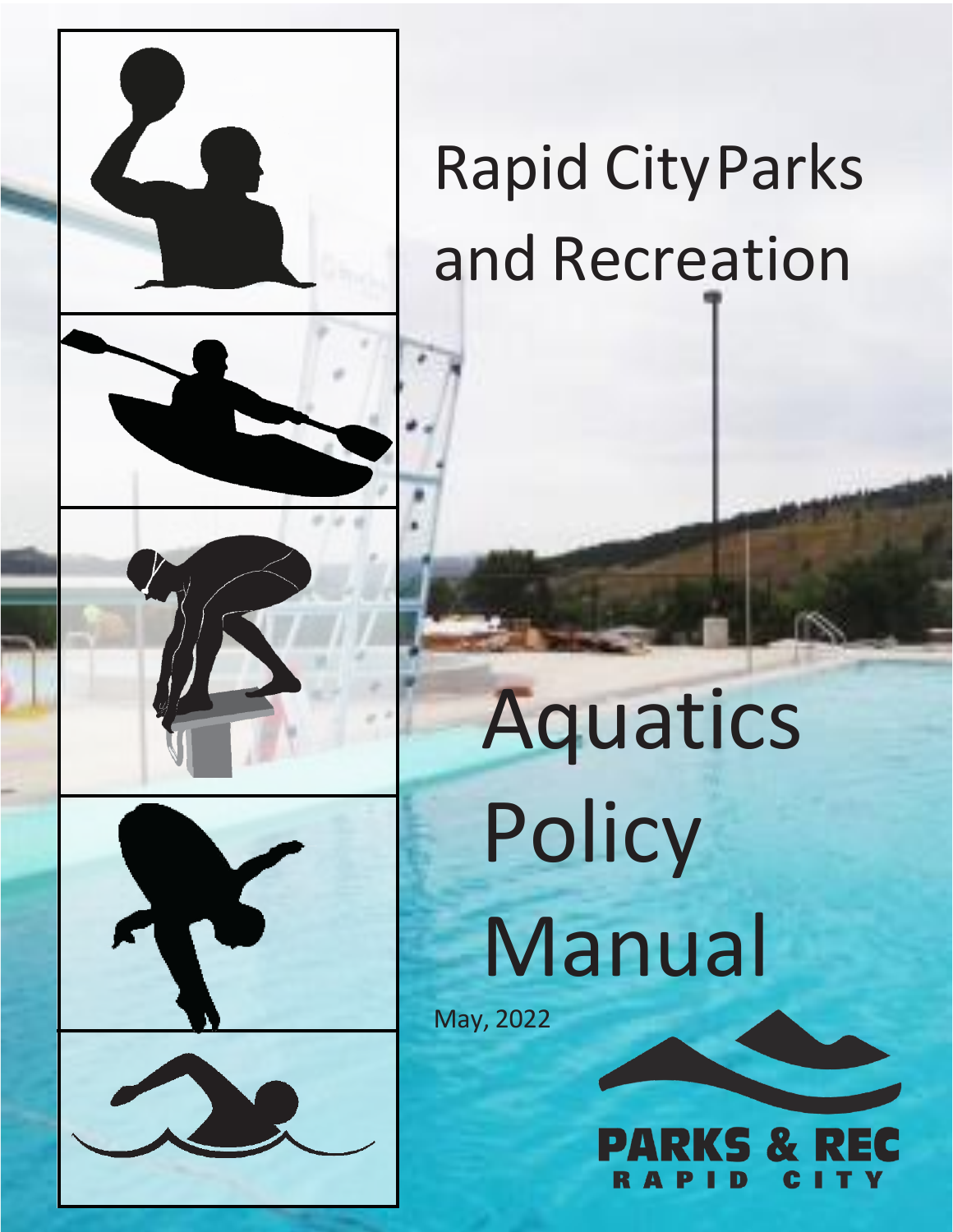# **Rapid City Aquatics Policy Manual**

# **Rapid City Aquatics Management**

Barb Iwan Aquatics Specialist (605) 394-5223 [barbara.iwan@rcgov.org](mailto:barbara.iwan@rcgov.org)

Teaghan Berkey Recreation Specialist (605) 394-5223 teaghan.berkey@rcgov.org

Cliff Zechiel Recreation Facility Maintenance Supervisor (605) 394-5223 [cliffton.zechiel@rcgov.org](mailto:cliffton.zechiel@rcgov.org)

Karen Johnson Administrative Secretary (605) 394-5223 [karen.johnson@rcgov.org](mailto:karen.johnson@rcgov.org)

Doug Lowe Recreation Division Manager (605) 394-4168 [doug.lowe@rcgov.org](mailto:doug.lowe@rcgov.org)

#### **Rapid City Aquatics Facilities**

Roosevelt Swim Center (year-round) Roosevelt 50 Meter Pool (seasonal) 125 Waterloo Street (605) 394-5223

Jimmy Hilton Pool (seasonal) 920 Sheridan Lake Road (605) 394-1894

Parkview Pool (seasonal) 4221 Parkview Drive (605) 394-1892

Horace Mann Pool (seasonal) 818 Anamosa Street (605) 394-1891

# **Hours of Operation**

#### **Roosevelt Swim Center**

Monday-Friday 5:30am - 7:45 pm Saturday 8:00am - 7:45 pm Sunday 1:00pm - 6:00 pm \* Pool area closes 15 minutes prior to building closing.

#### **Parkview, Horace Mann and Jimmy Hilton Pools**

Monday-Saturday 12:00pm-6:00 pm

Sunday 1:00pm-6:00pm \* Hours are subject to change due to inclement weather, staffing, programming or rentals.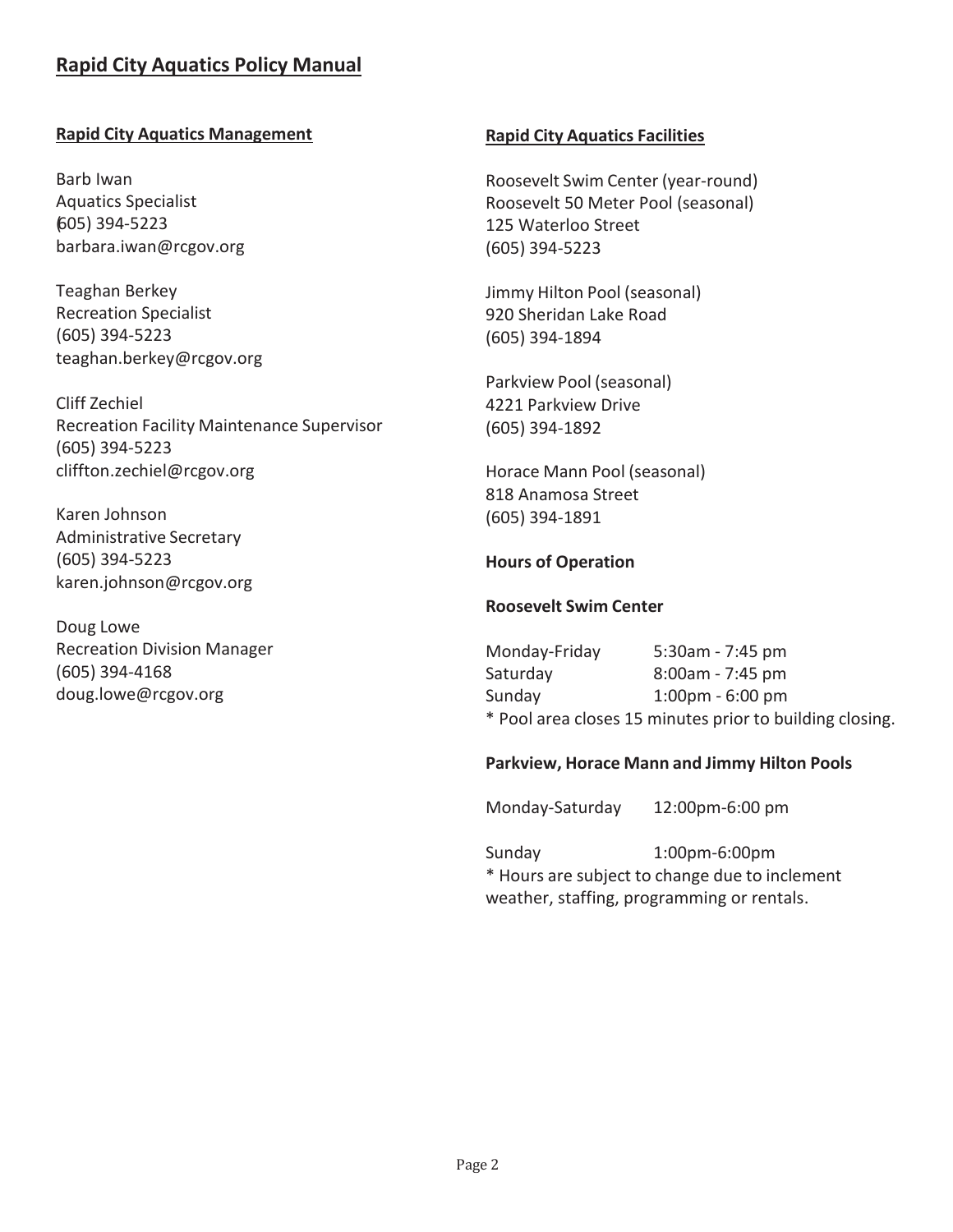# **General Policies**

No refunds, per City ordinance. All sales are final. Check with front desk employee before completing sale. All pass pricing reflects 2-week maintenance closure.

Pool Rules Follow pool rules as posted and enforced by aquatic staff.

# Personal Training/Private Lessons

No person that is not a Rapid City Aquatics employee may provide private swim instruction or personal training at any Rapid City Aquatic facility. This directly conflicts with programming provided and available through Rapid City Aquatics.

# Outside Food

No outside food is allowed at any facility; concession stands are available at all facilities. You are allowed to leave the facility, eat food you brought from your vehicle and re-enter facility with no extra fee.

# Inclement Weather

#### Thunder/Lightning

The outdoor pools will be clearedat the first sign of lightning/thunder and remain closed until 30 minutes after the last sight of lightningor sound of thunder.

# Tornado

All facilities will clear the pool area in the case of a tornado warning in the vicinity. Patrons willbe asked to take cover in the locker rooms or most central rooms of the facility until an "all clear" is received by management.

# Snow/Blizzard

If the Mayor determines City offices will be closed for the day the Swim Center will not open. Delayed opening and early closure is dependenton management's decision.

\*Patrons may contact the Roosevelt Swim Center for an update on possible closings.

# Entrance:

All patrons (swimming and non-swimming) must pay to enter the facilities by either a day fee or check in using their pass atthe front desk. Patrons 2 years and under are free.

# Outside Equipment Usage:

Using equipment at Rapid City Aquatic facilities that does not belong to Rapid City Aquatics is prohibited, unless approved by management.

#### Breath Holding/Hypoxic Training:

No prolonged breath holding: underwater breath holding past the black mid-way mark in 25-yard lap pool under water in one breath.

# Dry Land/Pool Deck Workouts:

Dry land workouts on the pool deck (push-ups, jumping jacks, planks) are prohibited. Light stretching with feet or backside on pool deck at all times is allowed.

# Selling Products or Services:

Guests may not solicit for personal gain, sell products or services, or approach other guests for the purpose of obtaining signatures for petitions within the building.

#### Disorderly Behavior:

Excessive noise, running in the building or otherwise causing a disruption to the peace and order is not allowed.

# Vandalizing or Defacing Materials or Property:

Vandalizing equipment, furniture, walls or any other aspect is not allowed. Treat property and equipment with respect.

# Removing Materials, Equipment or Property from the Building:

Taking materials or equipment, without authorization, is prohibited.

# Photos:

Taking pictures or videos with cameras or camera phones in any locker room area is prohibited.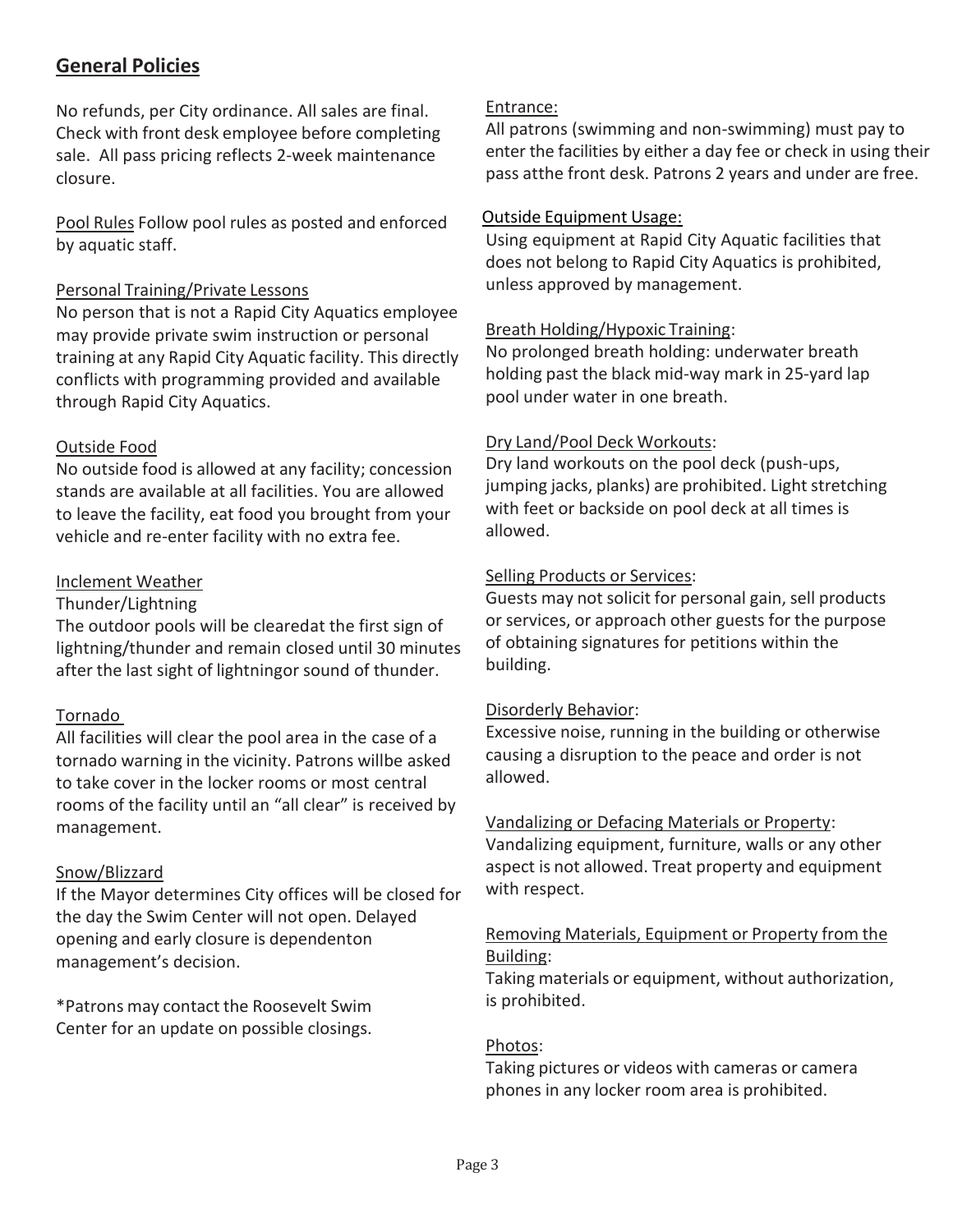Indecent Exposure, Inappropriate Comments:

Indecent exposure and inappropriate comments areprohibited. All pools are family-friendly facilities andthis behavior will not be tolerated

# Swimwear:

Rapid City Aquatics facilities are family friendly. Appropriate attire is required at all times. No jeans, cutoffs, dark colored shirts, shirts with profanity, swim wear with buckles/zippers/rivets, undergarments worn as swim wear, thongs, or see-through clothing allowed.

# Changing Policy:

All patrons must use the appropriate locker room to change clothing; this includes changing of diapers.

# Harassment of Staff or other Guests:

Harassment of staff or guests, including verbal, physical, use of profanity, sexual harassment or harassment on account of race, religion, ethnic background, gender or sexual orientation is not allowed.

Possessing or Consuming Alcohol or Illegal Drugs: Possessing, consuming, or being under the influence of alcohol or illegal drugs is prohibited at all Rapid City Aquatics facilities.

# Audio Devices:

Personal audio devices are permitted in the facility however; boom boxes and loud devices that interfere with other patrons are prohibited. Rapid City Aquatics is not responsible for water damage to personal audio or other electrical devices.

# Smoking/Vaping:

Smoking cigarettes/cigars/vaping/use of e-cigarettes is prohibited in all aquatic facilities. Patrons may use these products at least 50 feet **outside** of each aquatic facility.

# Group Swim Lessons

- No refunds are allowed unless class is canceled by Rapid City Aquatics.
- Parents are asked to stay seated and participate as spectators for group lessons (not including Parent and Me lessons) so instructor can properly run class.
- Rapid City Aquatics reserves the right to combine or cancel classes if there is insufficient enrollment. In the event of a canceled class, a refund will be issued.
- You are allowed to stay after swim lessons for open swim but will have to go to the front desk and pay to re-enter the pool area with a wristband. Open swim is not included in the fee for swim lessons.

# Caregivers/Therapists

The Swim Center will permit individuals who are caregivers to enter the Swim Center without payment when they are serving in a care giving capacity. A caregiver is a person who is caring for the safety of the individual and is assisting the individual to use the Swim Center and its activities (in and out of the pool, changing in the locker room, etc). Those who use the pool as a therapist will be required to purchase a daily pass or membership pass to continue therapy with a client. Therapists should get prior approval from management when they plan to come in and work with clients.

# Lost and Found

Lost and found items are kept for 2-3 days. After that time, items are either donated or thrown away (dependent on quality of item).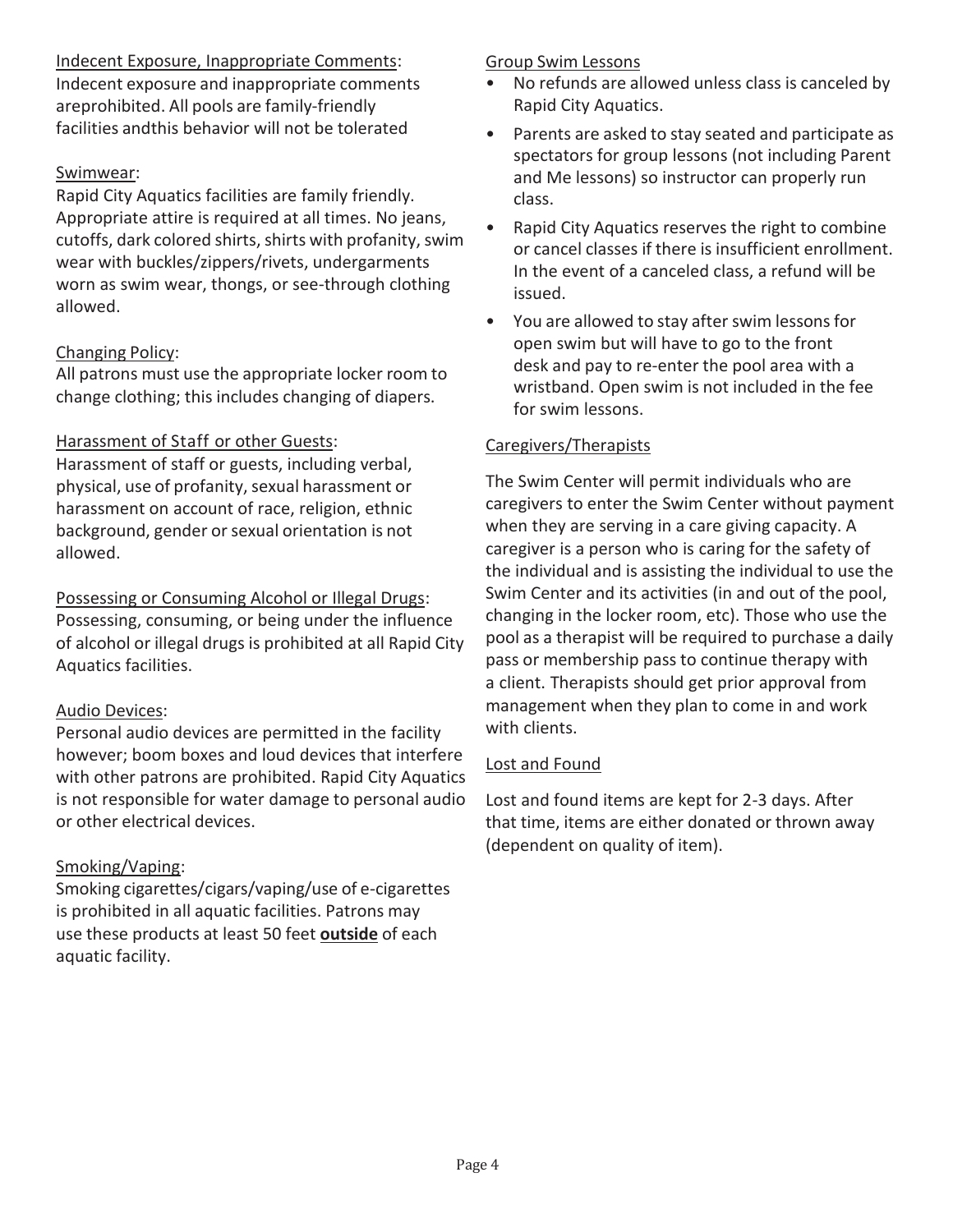# Workout Equipment (second floor of Roosevelt Swim Center)

- Wear appropriate shoes at all times (gym shoes, non-marking shoes)
- Must be 15 years of age or older to use equipment
- Use headphones when listening to music

# Land and Water Fitness Classes

- Must be 15 years or older to participate
- Participants in land classes must wear appropriate shoes at all times (gym shoes non-marking shoes)

# Racquetball Court Policies

- Non-marking athletic shoes only
- Eye protection required
- Must reserve court before play
- Players ages 10-14 years may use courts with a parent or guardian at least 15 years of age on the court with them. All participants must pay and check in at the front desk.
- Players 15 years of age and older may book/use courts without a parent or guardian and must pay and check in at the front desk.
- Courts may be booked two weeks in advance and up to two hours of time in your name.

# Pool Deck Usage

- May not bring in own equipment to use unless approved by facility management
- No push-ups, jumping jacks, yoga
- No running, horseplay
- No drinks other than water allowed on pool deck
- Keep edges of pool and hot tub clear in case of emergency

#### Supervision Ratios

- 18 years of age and older: 8 children to 1 adult
- 15 to 17 years: 4 children to 1 teen

#### Lap Swim Age Requirement

• Lap Swimmers must be 15 and over during non-open swim hours.

# Family Swim Policy

• Youth must be accompanied by someone at least 18 years of age in the pool area

# Open Swim

• Defined as time when children 14 and under are allowed and the play structure equipment will be on in the leisure pool.

# Wally Ball Policies

- Payment due at time of reservation
- Advanced notice of two weeks is required for reservation
- Non-marking athletic shoes only

#### Multi-Purpose Room Policies

- Use of multi-purpose room is limited to class participation or rental agreement. Individual use without a rental agreement is not allowed.
- Payment due at time of reservation
- Advanced notice of two weeks is required for reservation

# Birthday Party Room Rental Policies

- Fee for party includes admission to swim for 8 people, party favor bags, pop, ice cream, all paper products
- Extra guests who would like to swim and receive a party favor bag will be charged
- No confetti, silly string, glitter or pinatas allowed
- Payment is due at time of reservation

# **SCHEDULES**

• All schedules are subject to change at any time without notice.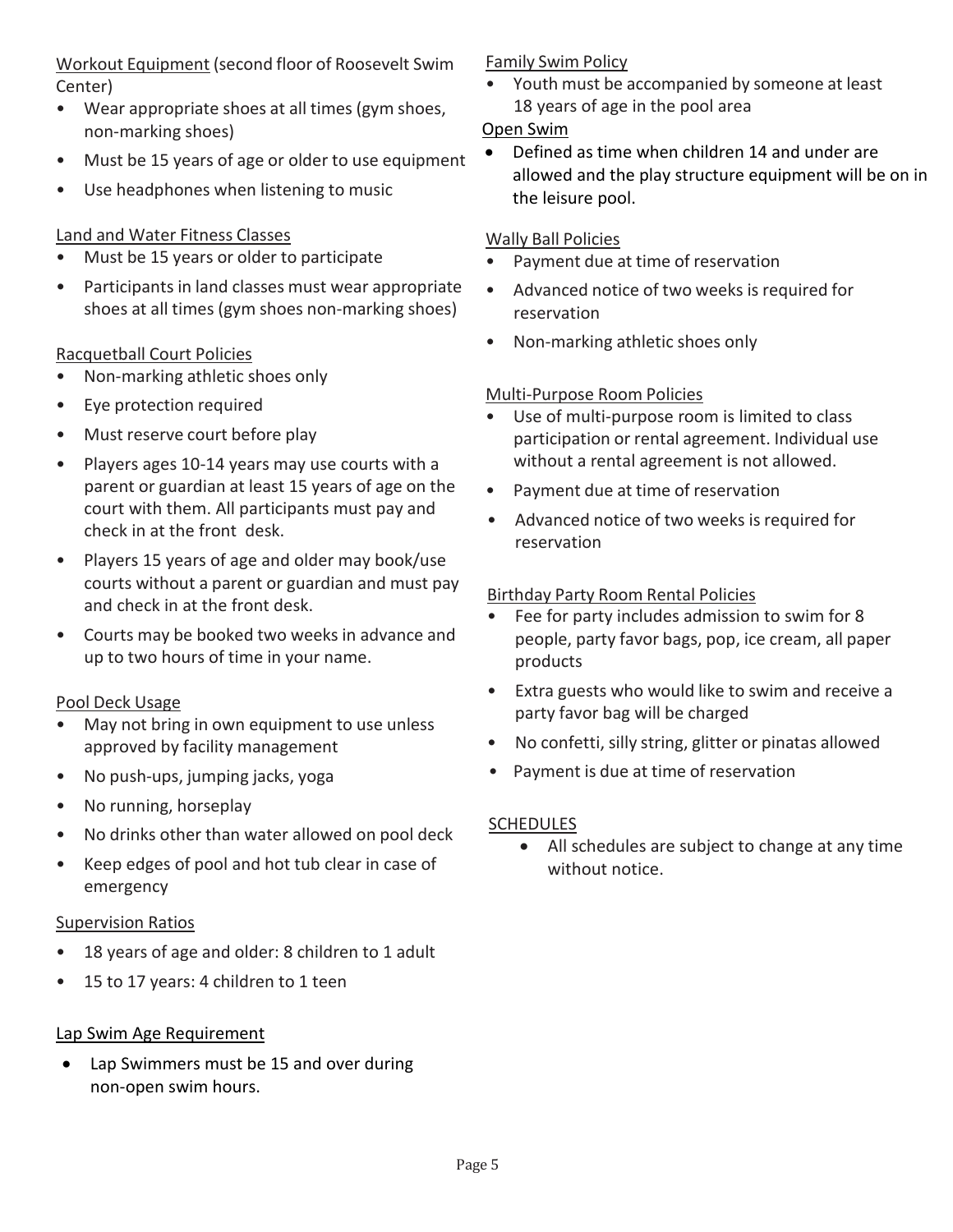#### Private Pool Rental Policies

- Payment is due at time of reservation
- No refunds allowed due to inclement weather
- If inclement weather occurs, party will bescheduled for a different day
- Advanced notice of two weeks is required forreservation
- Renters are allowed to bring in food, drinks (non-alcoholic)
- Renters are not allowed to bring in inflatables ofany kind
- Renters are to follow posted pool rules at facility,along with any additional rules enforced by aquatics staff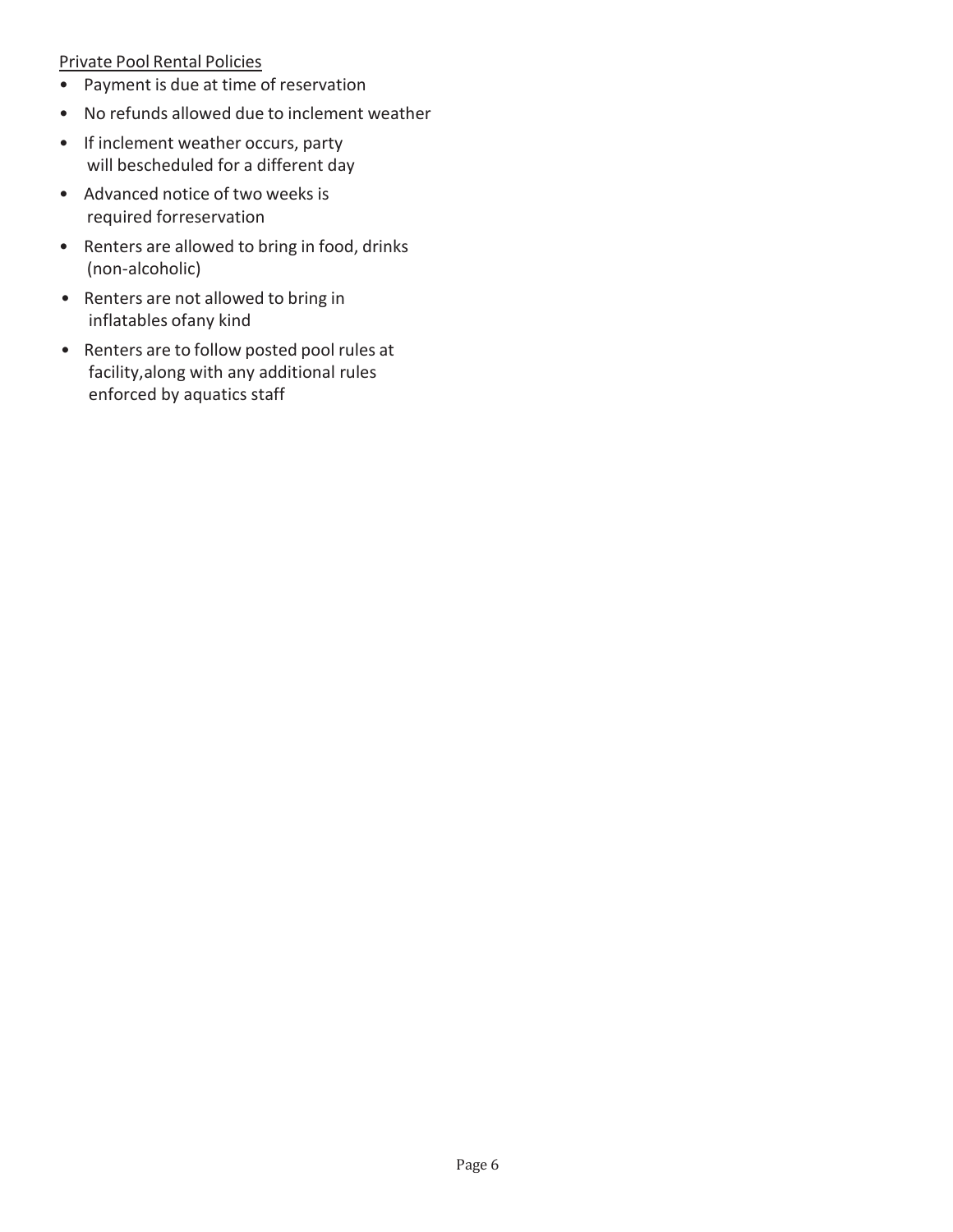# **User Group Policies**

Groups are defined as a non-family party consisting of at least 10 persons, including supervisors, and leaders.

# Group Admission

- Organizations may send no more than 50 people (including staff) at any one time onto pool grounds for open swim.
- All groups will check in upon arrival with the Pool Manager/Head Lifeguard on duty.
- One group supervisor must be designated to act as the liaison to the aquatic staff. The group supervisor must be at least 18 years of age or older. Additional supervision by staff must be at least 15 years of age or older.
- Direct supervision of the children by adults must be maintained at all times while the group is in the facility. Adults must have visual contact with children in their group at all times, this includes staff members being dressed and in the water with their children. Children under 7 years of age must have someone 15 years or older within arm's reach of them at all times.

# **o Supervision is defined as: being able to see, hear, and discipline the children that the adult is directly responsible for watching, including being active in the water.**

The Aquatic Staff on duty are in charge of the facility at all times, and the adults in attendance with their group are expected to support the Aquatic Staff in the enforcement of facility rules. Lifeguards are on duty to enforce rules and to assist in emergencies; parents and adult supervisors are primarily responsible for the safety of their children/group.

Childcare Supervision: At no time will children be left in the care of Aquatic Staff. If this occurs, Law Enforcement will be called.

# Facility Entrance

Each pool has a maximum capacity; we reserve the right to limit entrance if we are close or at capacity. Entrance is on a first come, first serve basis.

# Staff Interactions

If you or a staff member have concerns that need to be addressed, ask for the Pool Manager or Head Lifeguard on duty. If you feel you need to address an issue directly with an Aquatic Specialist, please ask for their respective name and number. Our Pool Managers and Head Lifeguards have been given the position based on prior experience as a Lifeguard/ Head Lifeguard. They have been instructed that if they feel a situation is unsafe, they have the authority to address the unsafe behavior or issue and enforce rules.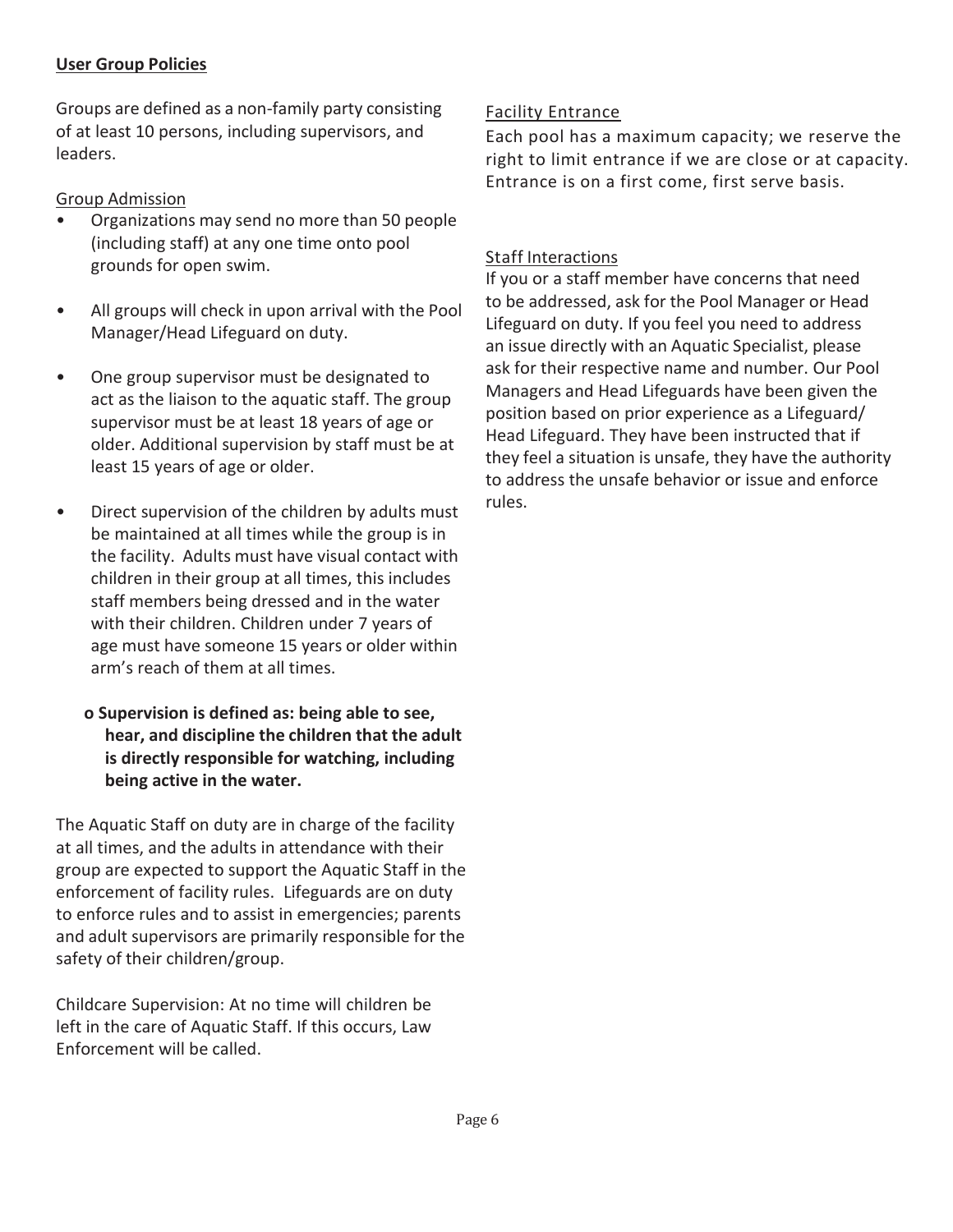# **Pass Holder Policies**

# Day Passes

- A purchase of a day pass will allow you entry to Roosevelt Swim Center, Horace Mann Pool, Parkview Pool, and Jimmy Hilton (Sioux Park) Pool.
- By providing a copy of your receipt from your purchased day pass to the front desk employee, you may enter each pool throughout the day without an extra fee. If you cannot provide proof of purchase with a receipt, you will have to pay the day fee again.

# Punch Passes

- Passes may be used to scan in to Roosevelt Swim Center, Horace Mann Pool, Parkview Pool, and Jimmy Hilton (Sioux Park) Pool.
- With the purchase of a membership, you will receive a key fob to scan each time you visit. You are allowed three check-ins by front desk employee if fob is forgotten. After three check-ins by front desk employee, you will need to purchase a new fob at a cost of \$3.00.
- The member on the **punch** pass may scan themselves and anyone else they would like to enter with them, as long as they are present and using the pass.
- If a senior **punch** passholder is scanning anyone in with their pass that is not of senior age (60 yrs. and older), the passholder must pay an extra \$1.00 per punch used for entrance.

# Quarterly and Yearly Passes

- Passholders can use the quarterly or yearly pass at Roosevelt Swim Center, Horace Mann Pool, Parkview Pool, and Jimmy Hilton (Sioux Park) Pool.
- With the purchase of a membership, you will receive a key fob to scan each time you visit. You are allowed three check-ins by front desk employee if fob is forgotten. After three check-ins by front desk employee, you will need to purchase a new fob at a cost of \$3.00.
- The passholder is the only person allowed entry; you may not scan other people in with your pass.
- Quarterly and Yearly passes will not be extended. Exceptions will be made for passholder medical issues.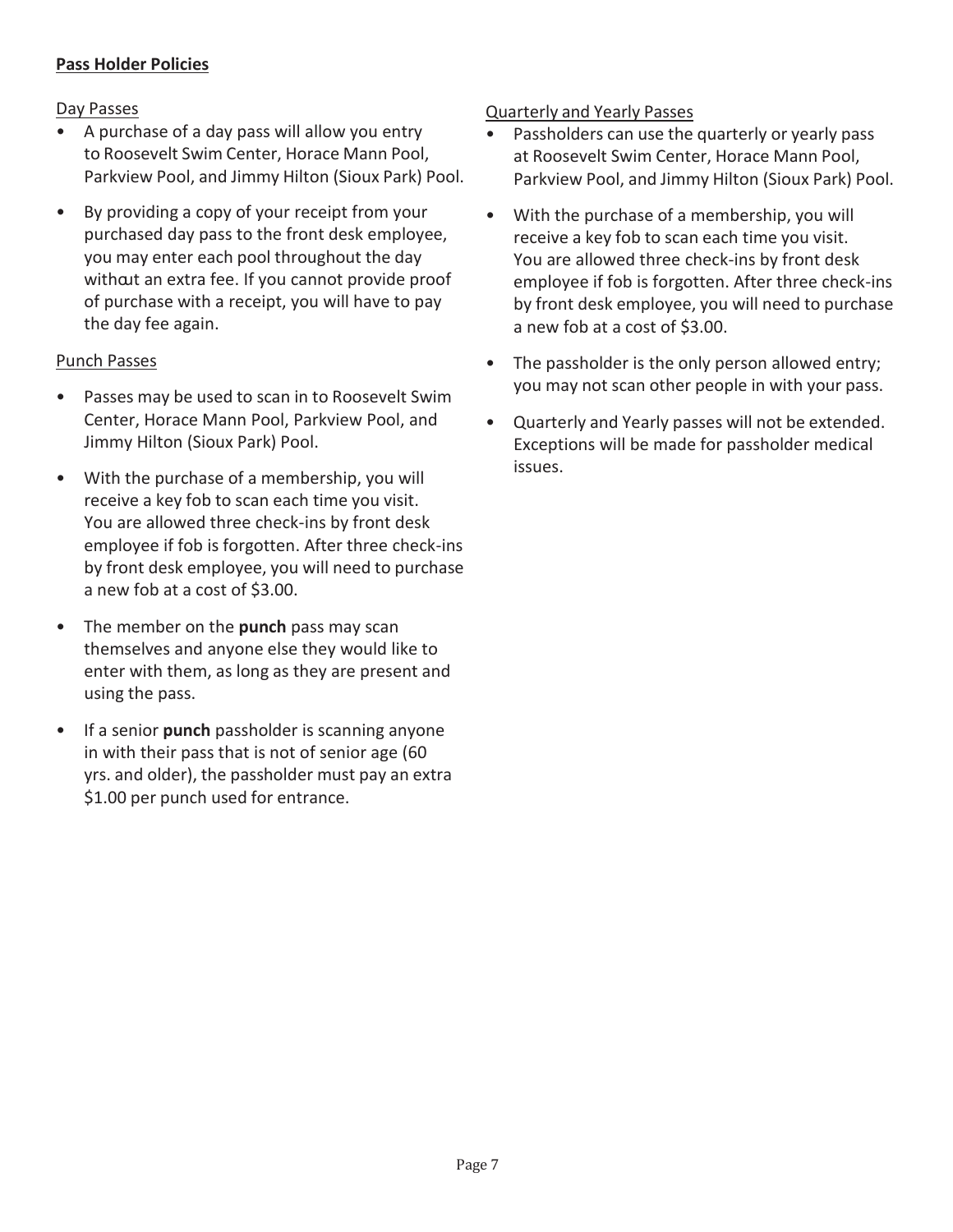# **General Pool Rules (Posted at all facilities)**

- 1. Lifeguards are here for your safety, listen to them and follow the rules.
- 2. Swimmers must shower before entering the pool.
- 3. Children ages 9 and under must be accompanied by someone 15 years of age or older at the facility. Children ages 6 and under are required to be within arm's reach and supervised by someone 15 years of age or older in the water.
- 4. All personal Flotation Devices (PFD or Lifejacket) must be Coast Guard Approved and used with adult supervision. No one wearing PFD/Lifejacket will be allowed to go down the waterslide or off the diving board.
- 5. Swimmers must be 48 inches tall to go down the waterslide and be unassisted in the splash down.
- 6. Headfirst entries are only allowed in water that is at least (6) feet deep. Starting blocks may only be used under supervision of a certified swim coach or swim instructor employed by Rapid City Aquatics.
- 7. Air mattresses and other floatables are not allowed as lifeguards cannot see under or through them.
- 8. Appropriate swimwear is required: a t-shirt may be allowed as a cover-up but must be of light color, not dark, nor contain offensive wording or graphics.
- 9. Coolers are not allowed at Roosevelt complex, Parkview, Jimmy Hilton and Horace Mann Pools. No outside food or drink allowed. No glass containers or alcohol permitted at any aquatic facility.
- 10. Video and still cameras not allowed in locker rooms or common changing areas.
- 11. All personal belongings should be locked and secured in a locker. The city is not responsible for lost, stolen or damaged items. No items are to be checked with staff.
- 12. Refunds will not be offered for weather related closures or for fecal incidents.
- 13. Swimming at this facility is a privilege. Any swimmer not following these safety rules may be asked to leave.
- 14. Not every safety rule can be in print. Individual rules are posted at each Rapid City Aquatic Facility as pool features vary. These safety rules and others dictated by common sense will be enforced by the staff.

# Warnings and Ejection from the Pools

Aquatic Staff uses a "three strikes and you are out" warning system when enforcing pool rules. However, different situations call for different types of discipline, for example, fighting is an automatic ejection.

1st Warning – verbal warning

2nd Warning – the person/persons sit out of the pool 3rd Warning – ejection from the pool for a determined amount of time

Ejection may be days, weeks, or for the year.